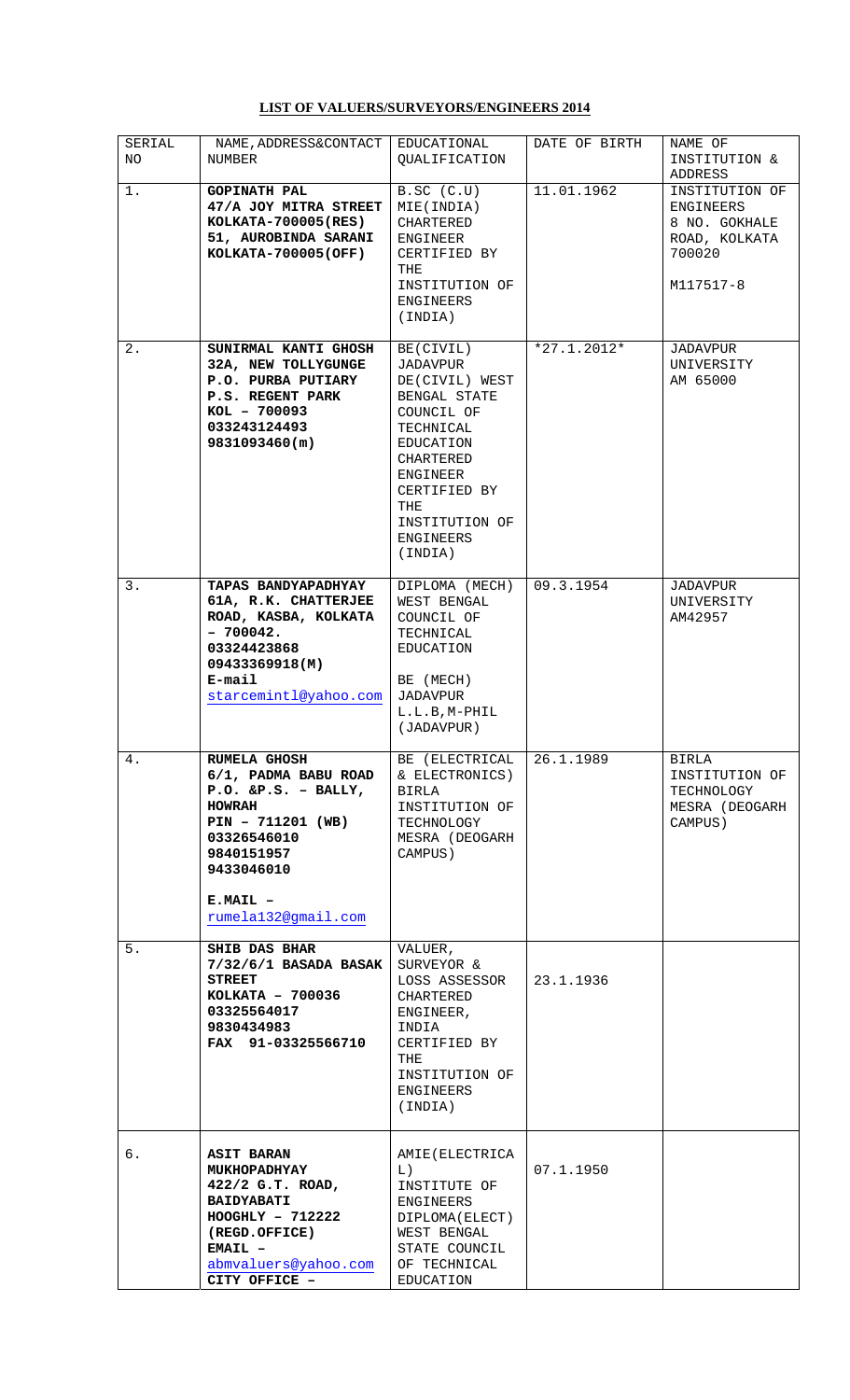|     | 174/31/1C, NSC BOSE<br>ROAD, REGENT PARK,<br>KOLKATA - 700 040.<br>9433371050<br>9007190043<br>$EMAIL - kamal -$<br>chatt@yahoo.com                                                                                                                                                |                                                                                                                                                                                                                         |            |                                                                                                 |
|-----|------------------------------------------------------------------------------------------------------------------------------------------------------------------------------------------------------------------------------------------------------------------------------------|-------------------------------------------------------------------------------------------------------------------------------------------------------------------------------------------------------------------------|------------|-------------------------------------------------------------------------------------------------|
| 7.  | <b>BIRINCHI PADA</b><br><b>CHAKRAVARTI</b><br>44/44, SANTOSH ROY<br>ROAD, BARISHA<br>KOL- 700008<br>033 24072676<br>09830382082<br>EMAIL- bpchakravarti<br>99@hotmail.Com                                                                                                          | B.E<br>(MECHANICAL)<br>JADAVPUR                                                                                                                                                                                         | 21.02.1950 | JADAVPUR<br>UNIVERSITY                                                                          |
| 8.  | SAMARENDRA NARAYAN<br>SUR<br>25 B/2A RAMKRISHNA<br><b>SAMADHI</b><br>ROAD, KANKURGACHI,<br>KOLKATA-700054<br>and<br>P 315, CIT ROAD,<br>SCHEME VIM RAMKRISHNA<br>SAMADHI ROAD, 1ST<br>FLOOR, KANKURGACHI,<br>KOLKATA-700054<br>9830313429<br>033-2362-8829<br>s4sur@rediffmail.com | B.E<br>(MECHANICAL)<br>JADAVPUR                                                                                                                                                                                         | 6.1.1948   | JADAVPUR<br>UNIVERSITY                                                                          |
| 9.  | <b>TAPES CHANDRA BASU</b><br>AH- 191, SECTOR- 2,<br>BIDHAN NAGAR CITY P.S.<br>- BIDHAN NAGAR<br>DIST SOUTH 24<br>PARGANAS (N)<br>KOLKATA- 700091<br>033 23376616-17<br>9231615708<br>tcbasu@hotmail.com<br>tcbasu@yahoo.com                                                        | B.E (CIVIL),<br>B.E. COLLEGE<br>SHIBPUR                                                                                                                                                                                 | 10.01.1949 | SHIBPUR<br>UNIVERSITY                                                                           |
| 10. | UTPAL KANTI<br><b>CHAKRABORTY</b><br>10A, JANAK ROAD, KOL-<br>29.<br>03324657798<br>9831016286<br>9432442137<br>$ukc-$<br>valuer@rediffmail.com                                                                                                                                    | AMIE<br>(ELECTRONICS &<br>COMMUNICATION)<br>FROM<br>THE INSTITUTE<br>OF ENGINEERS<br>(INDIA)                                                                                                                            | 14.04.1964 | INSTITUTION OF<br>ENGINEERS<br>8 NO. GOKHALE<br>ROAD, KOLKATA<br>700020                         |
| 11. | K.S. BHATIA<br>FLAT NO.012, BLOCK-C,<br>NEELAMBER VIHAR, 40<br>DUMDUM ROAD, KOL-74<br>FLAT NO-21A, PHASE-<br>VI, ADARSH NAGAR,<br>SONARY, JAMSHEDPUR-<br>831011<br>03325498211,<br>09830302324 (M)                                                                                 | B.E (CIVIL)<br>FROM RANCHI<br>UNIVERSITY<br>LLB-MADHAV<br>COLLEGE UJJAIN<br>(VIKRAM<br>UNIVERSITY,<br>UJJAIN<br>CHARTERED<br>ENGINEER FROM<br>THE INSTITUTE<br>OF ENGINEERS<br>(INDIA)<br>Empanelled in<br>List of 2005 | 27.7.1945  | INSTITUTION OF<br>ENGINEERS<br>8 NO. GOKHALE<br>ROAD, KOLKATA<br>700020<br>RANCHI<br>UNIVERSITY |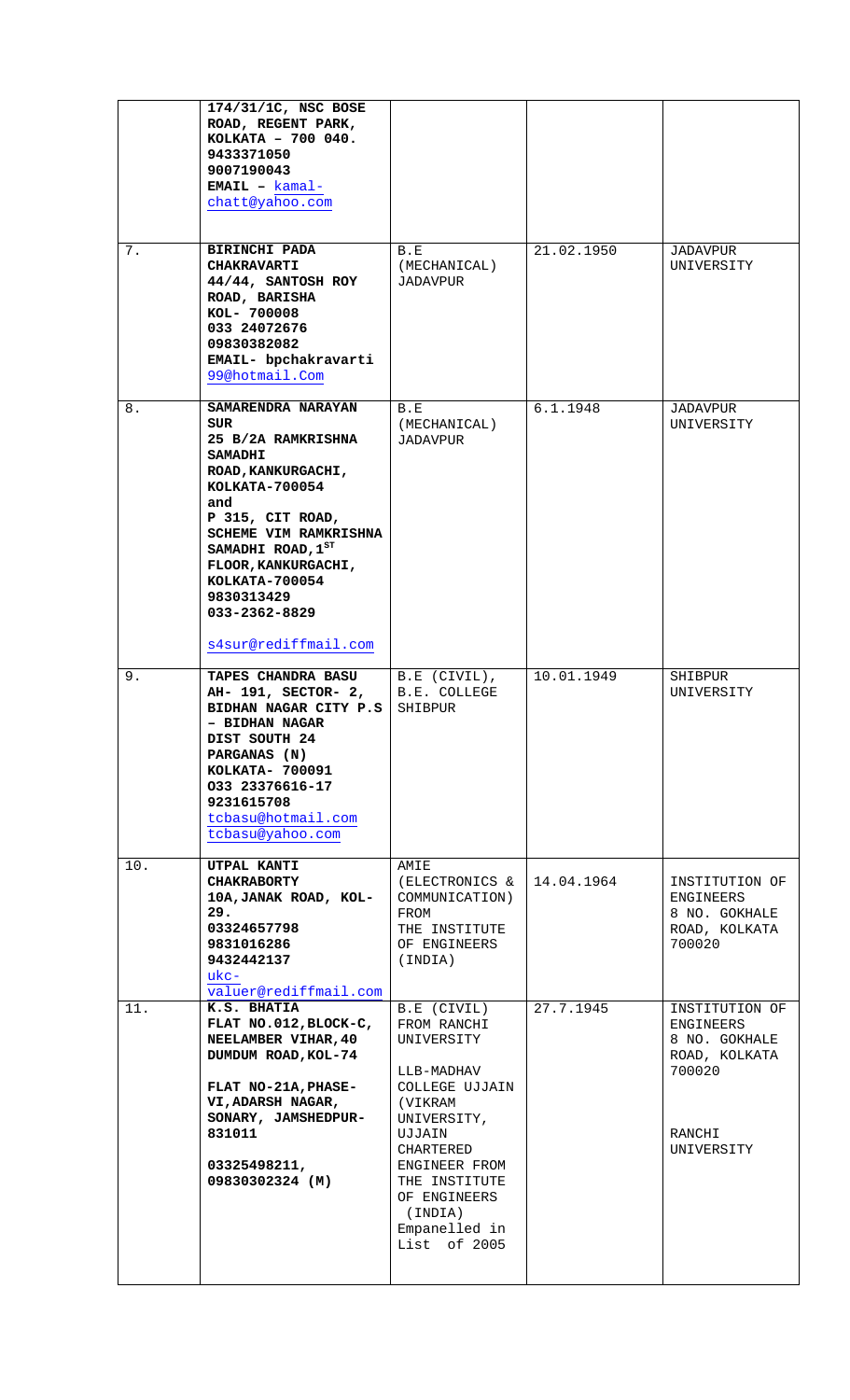|     | UTPAL GANGOPADHYA<br>BLOCK-F FLAT NO.S-14, BACHELORE OF<br>$3RD$ FLOOR, JADAVPUR<br>SUPER MARKET KIT<br>COMPLEX, KOL-32<br>9330870022<br>9883072282<br>03324239591<br>FAX-28370125<br>Utpalg55@rediffmail.c<br>$\mathsf{om}$ | ARCHITECTURE<br>FROM JADAVPUR<br>UNIVERSITY                                                                                                                                                            | 06.07.1955 | JADAVPUR<br>UNIVERSITY                                                                          |
|-----|------------------------------------------------------------------------------------------------------------------------------------------------------------------------------------------------------------------------------|--------------------------------------------------------------------------------------------------------------------------------------------------------------------------------------------------------|------------|-------------------------------------------------------------------------------------------------|
| 13. | P.K. GANGOPADHYAY<br>NABAPALLY, SULTANPUR<br>P.O., ITALGACHI<br>KOLKATA-79<br>9830590727<br>gangopadhyay.paritosh<br>@gmail.com                                                                                              | B.E.<br>(MECHANICAL)<br>MIE (INDIA)<br>CHARTERED<br>ENGINEER FROM<br>THE INSTITUTE<br>OF ENGINEERS<br>(INDIA)                                                                                          | NOT FOUND  | INSTITUTE OF<br>ENGINEERS 8<br>NO. GOKHALE<br>ROAD, KOLKATA<br>700020                           |
| 14  | <b>SAMARENDRA NATH SAHA</b><br>I/D RAMANI CHATTERJEE<br>ROAD KOLKATA-29<br>24641942<br>9830911165<br>shamarendranath.saha@<br>gmail.com                                                                                      | B.TECH (HONS)<br>FROM INDIAN<br>INSTITUTE OF<br>TECHNOLOGY,<br>KHARAGPUR                                                                                                                               | 11.6.1945  | KHARAGPUR                                                                                       |
| 15. | SANJOY GHOSH<br>257/4, S.M ROY ROAD<br>KOLKATA-38<br>8902234135<br>24007153<br>sanjoyghosh42@gmail.c<br>$\mathsf{om}$                                                                                                        | B.E.<br>(ELECTRICAL)<br>FROM JADAVPUR<br>UNIVERSITY<br>CHATERED<br>ENGINEER FROM<br>THE INSTITUTE<br>OF ENGINEERS<br>(INDIA)                                                                           | 15.10.1959 | INSTITUTE OF<br>ENGINEERS 8<br>NO. GOKHALE<br>ROAD, KOLKATA<br>700020<br>JADAVPUR<br>UNIVERSITY |
| 16. | CHITTA RANJAN GHOSH<br>B-8, Purbodyan,<br>Co-operative Housing<br>P-227 CIT SCHEME VII<br>M KOLKATA-54<br>23589677<br>9748213581                                                                                             | B.E (CIVIL)<br>FROM JADAVPUR<br>UNIVERSITY,<br>CHARTERED<br>ENGINEER FROM<br>THE INSTITUTE<br>OF ENGINEERS<br>(INDIA)                                                                                  | 20.11.1943 | INSTITUTE OF<br>ENGINEERS 8<br>NO. GOKHALE<br>ROAD, KOLKATA<br>700020<br>JADAVPUR<br>UNIVERSITY |
| 17. | MIHIR KUMAR BANERJEE<br>"PURBODYANI" FLAT-<br>B/7P-227, CIT SCHEME<br>VII M KOLKATA-54<br>03323219852<br>9433126302                                                                                                          | MASTER OF<br>ENGINEERING<br>(PUBLIC<br>HEALTH) FROM<br>CALCUTTA<br>UNIVERSITY,<br>$M.E. (CIVIL)$ ,<br>F.I.V, M.I.E<br>(IND)<br>CHARTERED<br>ENGINEERS FROM<br>THE INSTITUTE<br>OF ENGINEERS<br>(INDIA) | 9.9.1944   | INSTITUTE OF<br>ENGINEERS 8<br>NO. GOKHALE<br>ROAD, KOLKATA<br>700020<br>CALCUTTA<br>UNIVERSITY |
| 18  | PRASANTA SEN<br>A-4/5<br>KARUNAMOYEE H/E<br>KOLKATA-91<br>23590590<br>9830553985<br>prashantasen.ta@yahoo<br>.com.in                                                                                                         | CHARTERED<br>ENGINEER,<br>MECHANICAL<br>FROM TE<br>INSTITUTE OF<br>ENGINEER<br>(INDIA)                                                                                                                 | 67 YEARS   | THE INSTITUTE<br>OF ENGINEERS<br>INDIA<br>AM 35013                                              |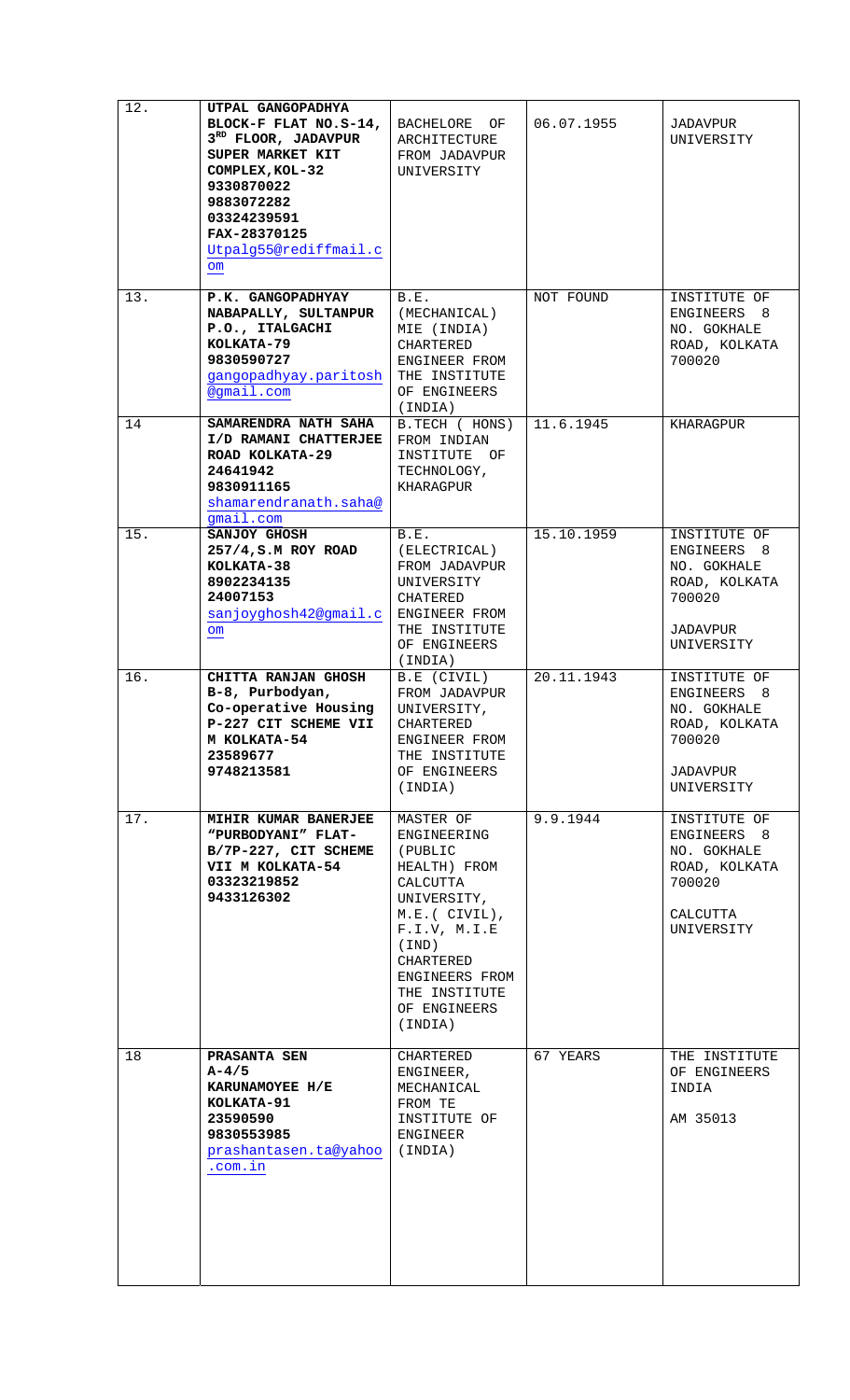| 19. | MR. BAMAN DEB GUPTA<br>32D, BARIK PARA<br><b>ROAD, PRATIKSHA</b><br>APARTMENT KOLKATA -34   REAL STATE<br>9433376942                                              | FINAL YEAR OF<br>MASTER OF<br>VALUATION OF<br>FROM SHIVAJI<br>UNIVERSITY OF<br>MAHARASHTRA<br>CHARTERED<br>ENGINEER (<br>INDIA) FINAL<br>EXAMINATION OF<br>I.C.W.A<br>A.M.I.E.IN<br>ENGINEERING (<br>EQUIVALENT<br>TO<br>DEGREE IN<br>ENGINEERING) | 66 YEARS                                 | DIRECTOR<br>DISTANCE<br>EDUCATION<br>CENTRE,<br>SHIVAJI<br>VIDYAPITH<br>KOHLAPUR-<br>416004,<br>MAHARASHTRA<br>www.unishivaji<br>ac.in<br>02312693771<br>M59484/3 |
|-----|-------------------------------------------------------------------------------------------------------------------------------------------------------------------|----------------------------------------------------------------------------------------------------------------------------------------------------------------------------------------------------------------------------------------------------|------------------------------------------|-------------------------------------------------------------------------------------------------------------------------------------------------------------------|
| 20. | MOONMOON GUPTA<br>URBASHI APARTMENT<br>FLAT NO<br>B1, 10Z BAMANCHARAN<br>ROY ROAD BEHALA KOL-<br>34<br>9836999228                                                 | B.E.<br>MECHANICAL<br>BIJU PATNAIK<br>UNIVERSITY OF<br>TECHNOLOGY<br>ORRISA<br>ROURKELLA GRAD<br>DATE OF<br>INSTUTE OF<br>ENGINEERS<br>(INDIA)                                                                                                     | 30 YEARS 06<br>MONTHS AS ON<br>JULY 2012 | BIJU PATNAIK<br>UNIVERSITY OF<br>TECHNOLOGY<br>ORRISA<br>ROURKELLA<br>(SATYASI<br>ENGINEERING<br>COLLEGE AT<br>BALASORE)<br>G547848-1                             |
| 21. | SUTOPA BHATTACHARYA<br>P-11, PUBALI, DIAMIOND<br>PARK, P.O., JOKA<br>KOLKATA-104<br>033 25253625<br>TELEFAX-+913324975633<br>EMAIL-<br>spbhattacharyya@aol.i<br>n | B.COM,<br>F.C.M.A(FELLOW<br>MEMBER-<br>INSTITUTE OF<br>COST<br>ACCOUNTANTS OF<br>INDIA)                                                                                                                                                            | 42 YEARS                                 | INSTITUTE OF<br>COST<br>ACCOUNTANTS<br>OF INDIA                                                                                                                   |
| 22. | <b>SANTINATH SARKAR</b><br>181/2, NAGENDRA NATH<br>ROAD, SATGACHI,<br>BATTALA, KOLKATA-28<br>25000152,<br>9331052851<br>22438371<br>sarkar@yahoo.co.in            | CHARTERED<br>ACCOUNTANT<br>FROM THE<br>INSTITUTE OF<br>CHARTERED<br>ACCOUNTANTS OF<br>INDIA                                                                                                                                                        | 58 YEARS                                 | THE INSTITUTE<br>OF CHARTERED<br>ACCOUNTANTS OF<br>INDIA                                                                                                          |
| 23. | DEBASHIS SENGUPTA<br>2, KABI SATYEN DATTA<br>ROAD P.O., NIMTA KOL-<br>49<br>25394519                                                                              | BE (CIVIL)<br>(Cal) (BENGAL<br>ENGINEERING<br>COLLEGE,<br>SHIBPUR,<br>CALCUTTA<br>UNIVERSITY),<br>MIE, CHARTERED<br>ENGINEER, FIV,<br>APPROVED<br>VALUER                                                                                           | 29.5.1962                                | THE<br>INSTITUTION OF<br>ENGINEERS<br>(INDIA)<br>M124218-5<br>UNIVERSITY OF<br>CALCUTTA                                                                           |
| 24. | SUJOY KUMAR BISWAS<br>67A SUVEY PARK<br>SANTOSHPUR CALCUTTA-<br>75<br>91334164547<br>9830079885<br>dassjb@hotmail.com                                             | B.TECH (CIVIL)<br>JADAVPUR<br>UNIVERSITY, M.D<br>TECH<br>(COMPUTER<br>SCIENCE)<br>INSTITUTE OF<br>COMPUTER<br>ENGINEERS IN<br>INDIA (TECHNO<br>INDIA GROUP),<br>MBA (SYSTEMS)                                                                      | 16.7.1966                                | THE<br>INSTITUTION OF<br>ENGINEERS<br>(INDIA)<br>AM 83075/8,<br>M118181-5<br>JADAVPUR<br>UNIVERSITY                                                               |